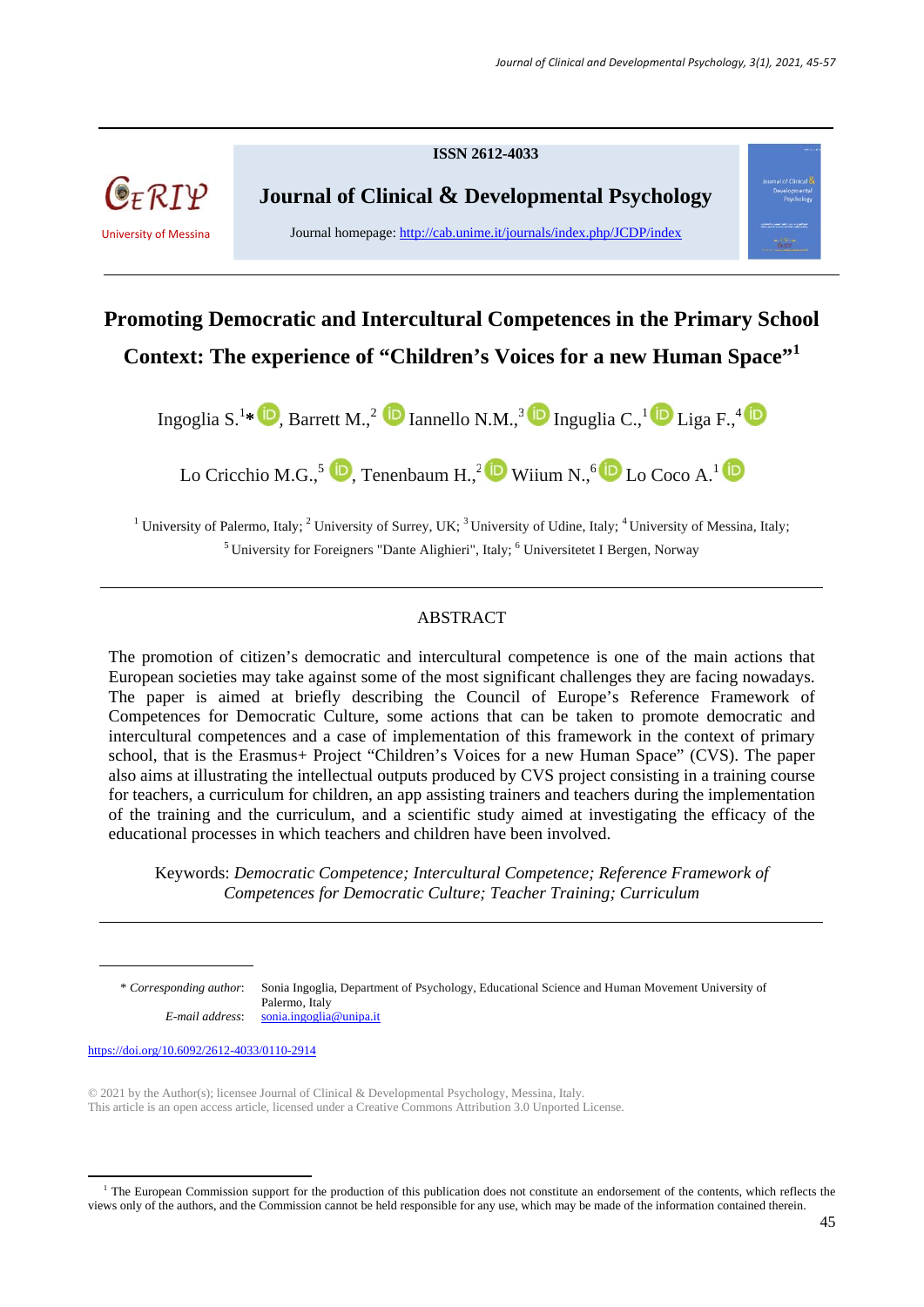## **The Background**

The promotion of citizen's democratic and intercultural competence is one of the key components of the action European societies need to take against some of the most significant challenges they are facing nowadays. These phenomena include: (a) high levels of prejudice, intolerance, discrimination and hate crimes against minority ethnic and religious groups living in Europe; (b) the dangers posed by radicalisation, violent extremism and terrorism; (c) the gains made in recent elections – in both national and European parliaments – by far-right political parties that advocate Islamophobic, anti-Semitic, xenophobic and racist ideologies; (d) the expansion of international flows of immigrants and refugees; (e) the decline in citizen engagement with formal democratic processes and institutions (Barrett, 2018; Council of Europe, 2016; European Commission, 2014; FRA, 2015; Human Rights First, 2015; Pew Research Centre, 2014)

As outlined by Barrett (2018), these challenges "are deeply disturbing for anyone who cares about the peaceful coexistence of cultural groups and about respect for the dignity and rights of all human beings" (p. 93). They pull against the development and the maintenance of fundamental European values such as democracy, equality and human rights, against the vision of a European society characterized by pluralism, non-discrimination, solidarity and justice, and they negatively affect the opportunity to view cultural diversity – in its several facets – as a resource.

In order to set against this situation, there is a need for European societies to work actively together to build more cohesive and democratic societies where people and especially youth – irrespective of their socio-economic, religious or ethnic background – are given the chance to be heard and to succeed. In this regard, one of the most powerful vehicles we have to promote social integration while improving common democratic values is intercultural education (Council of Europe, 2005, 2008, 2010, 2011, 2013, 2016).

There is empirical evidence supporting the hypothesis that appropriate educational practices can boost children and adolescents' (from 5 to 18 years) democratic engagement, counter their prejudice and intolerance towards other groups and reduce their support for violent extremism (Aboud & Levy, 2000; Paluck & Green, 2009; Pfeifer, Spears Brown, & Juvonen, 2007).

In this context, the informal meeting of the European Union (EU) Education Ministers with Commissioner Navracsics adopted the "Declaration on promoting citizenship and the common values of freedom, tolerance and non-discrimination through education" (Paris, 17 March 2015, hereafter Paris Declaration), defining common EU aims such as (a) "ensuring that children and young people acquire social, civic and intercultural competences, by promoting democratic values and fundamental rights, social inclusion and non-discrimination, as well as active citizenship", (b)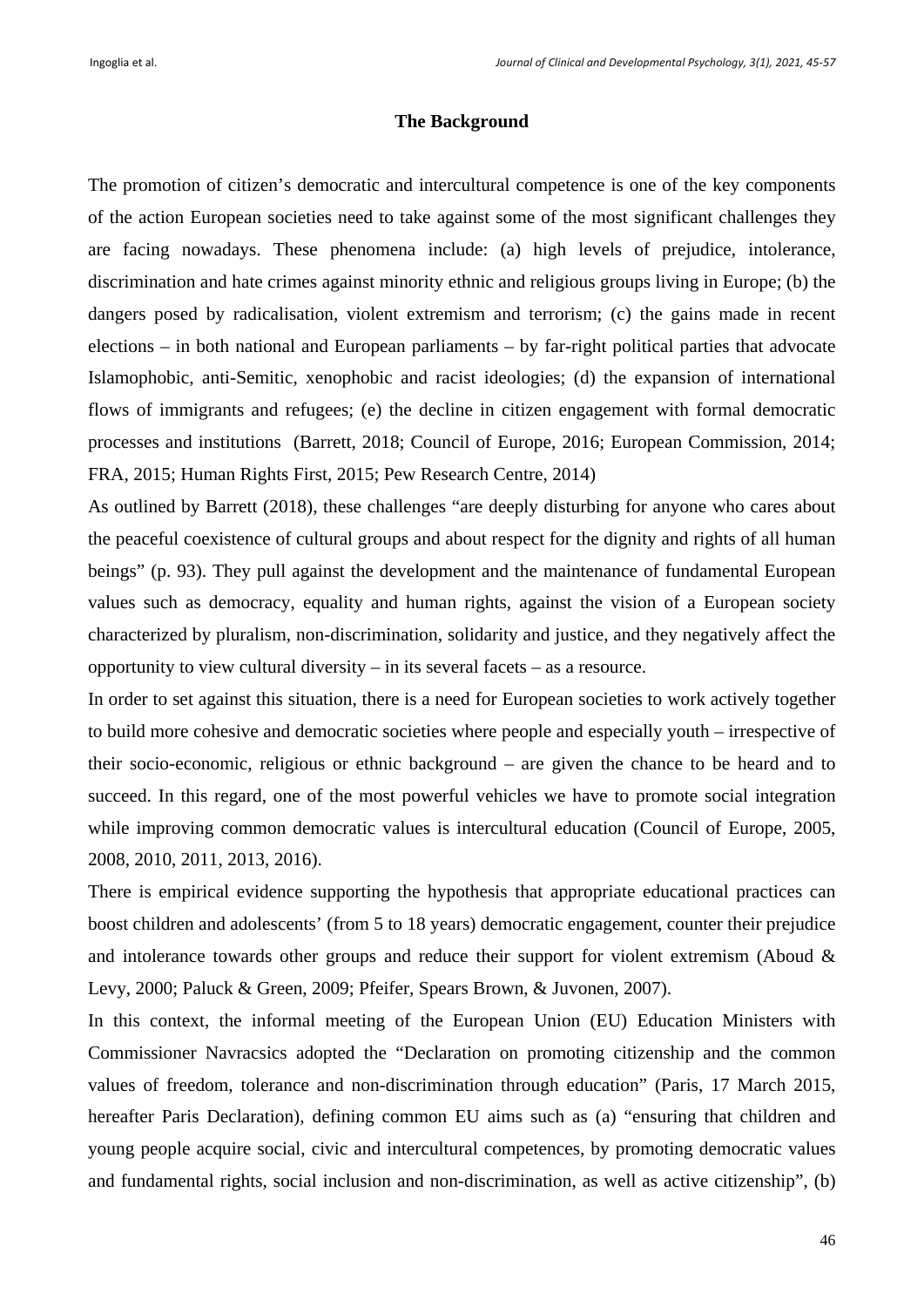"fostering the education of disadvantaged children and young people, by ensuring that our education and training systems address their needs", and (c) "promoting intercultural dialogue through all forms of learning in cooperation with other relevant policies and stakeholders". The Paris Declaration calls for renewed efforts to reinforce teaching that promotes inclusive societies through education. There is a need to build on the positive contribution that can be made by children through participation, while at the same time endorsing and supporting the fundamental values on which European democracies depend. The Paris Declaration defines common aims for the Member States, and argues that the EU should help the Member States to share good practices that will enable children to acquire social, civic and intercultural competences, will foster the education of disadvantaged children, and will promote intercultural dialogue. Therefore, one action which may be taken is to use European school systems to develop young people democratic and intercultural competences.

In 2018, the CoE has proposed the so-called *Reference Framework of Competences for Democratic*  Culture<sup>2</sup> (RFCDC; Barrett et al., 2018a, 2018b, 2018c), that is a single comprehensive framework which covers Education for Democratic Citizenship (EDC), Human Rights Education (HRE) and Intercultural Education (IE) in the full range of formal educational system, from preschool to university. It contains several proposals on how formal education can be used to foster young people democratic and intercultural competences, that are the competences needed to actively participate in democratic culture.

The present paper is aimed at briefly describing the CoE's RFCDC, some actions that can be taken to promote democratic and intercultural competences and a case of implementation of this framework in the context of primary school, that is the Erasmus+ Project "Children's Voices for a new Human Space"<sup>3</sup> (CVS). The paper also aims at illustrating the intellectual outputs produced by CVS project consisting in a training course for teachers, a curriculum for children, an app assisting trainers and teachers during the implementation of the training and the curriculum, and a scientific study aimed at investigating the efficacy of the educational processes in which teachers and children have been involved.

# **The Reference Framework of Competences for Democratic Culture**

The RFCDC is based on two key assumptions, the democratic culture and the intercultural dialogue. With regard to the first assumption, the term "democratic culture" – used to define the Framework –

<sup>2</sup> https://www.coe.int/en/web/campaign-free-to-speak-safe-to-learn/reference-framework-of-competences-fordemocratic-culture.

https://www.cvs-project.eu/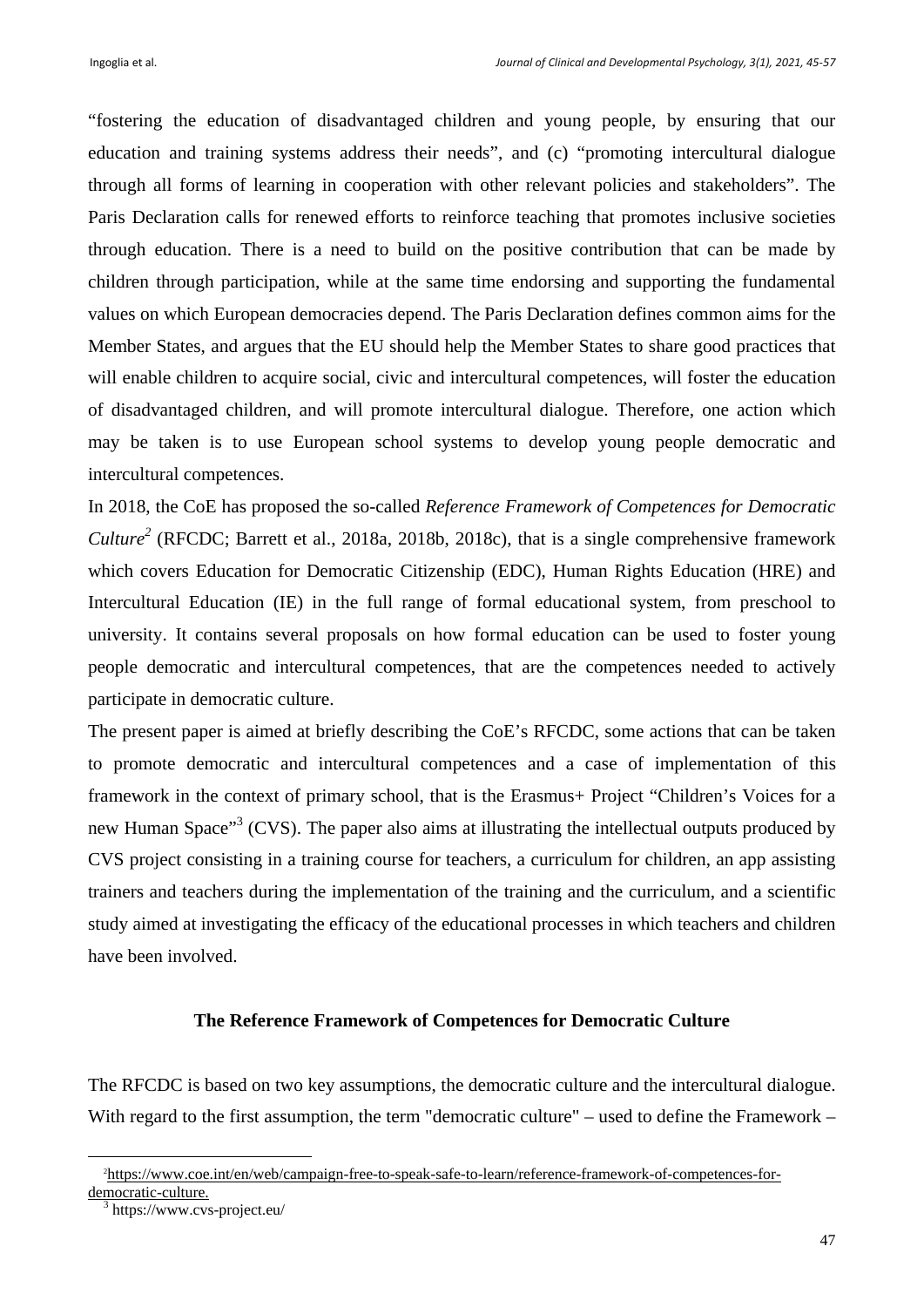make reference to the idea that, while democracy obviously cannot exist without democratic institutions, these institutions will not be able to function in practice unless citizens themselves hold democratic attitudes and values and are willing to participate in democratic processes. Therefore, for a democracy to function properly it is necessary that citizens are committed to democratic action, are willing to support decisions that are made by the majority, are willing and able to express their own views, are willing to listen respectfully to the views of others, are committed to protect the rights of minority groups, and are committed to the peaceful resolution of conflicts..

The second assumption of the RFCDC concerns the importance of "intercultural dialogue" in culturally diverse democratic societies. In a democracy, citizens who are affected by the outcomes of political decisions have the right to express their views to the decision-makers before the decisions are made, and the decision-makers themselves should listen to those views and factor them into their decision-making process. In the case of culturally diverse societies, citizens and decision-makers may well have different cultural affiliations from each other, and therefore communications between citizens and decision-makers will require intercultural dialogue. For this reason, intercultural dialogue is vital for democratic exchange, discussion and debate in culturally diverse societies, and for enabling everyone to feed their views into political decision-making on an equal footing regardless of their cultural backgrounds. Intercultural dialogue is therefore regarded by the RFCDC as being crucial for democratic decision-making to function properly in the case of culturally diverse societies.

The Framework comprises three components: (a) *a conceptual model* of the competences required for participating appropriately and effectively in democratic culture and intercultural dialogue; (b) *scaled descriptors* for all of these competences; and (c) *guidance* for teachers and school principals and for ministries of education on how both the model and the descriptors may be used in citizenship education within schools.

With regard to the conceptual model, the RFCDC defines democratic competence as "the ability to mobilise and deploy relevant psychological resources (namely values, attitudes, skills, knowledge and/or understanding) in order to respond appropriately and effectively to the demands, challenges and opportunities presented by democratic situations" (Barrett et al., 2018a, p. 32). Likewise, intercultural competence is defined as "the ability to mobilise and deploy relevant psychological resources in order to respond appropriately and effectively to the demands, challenges and opportunities presented by intercultural situations" (ibid.). The so-called 'butterfly' model lists all of the values, attitudes, skills, knowledge and understanding that together are required for both *democratic and intercultural competence* (see Figure 1).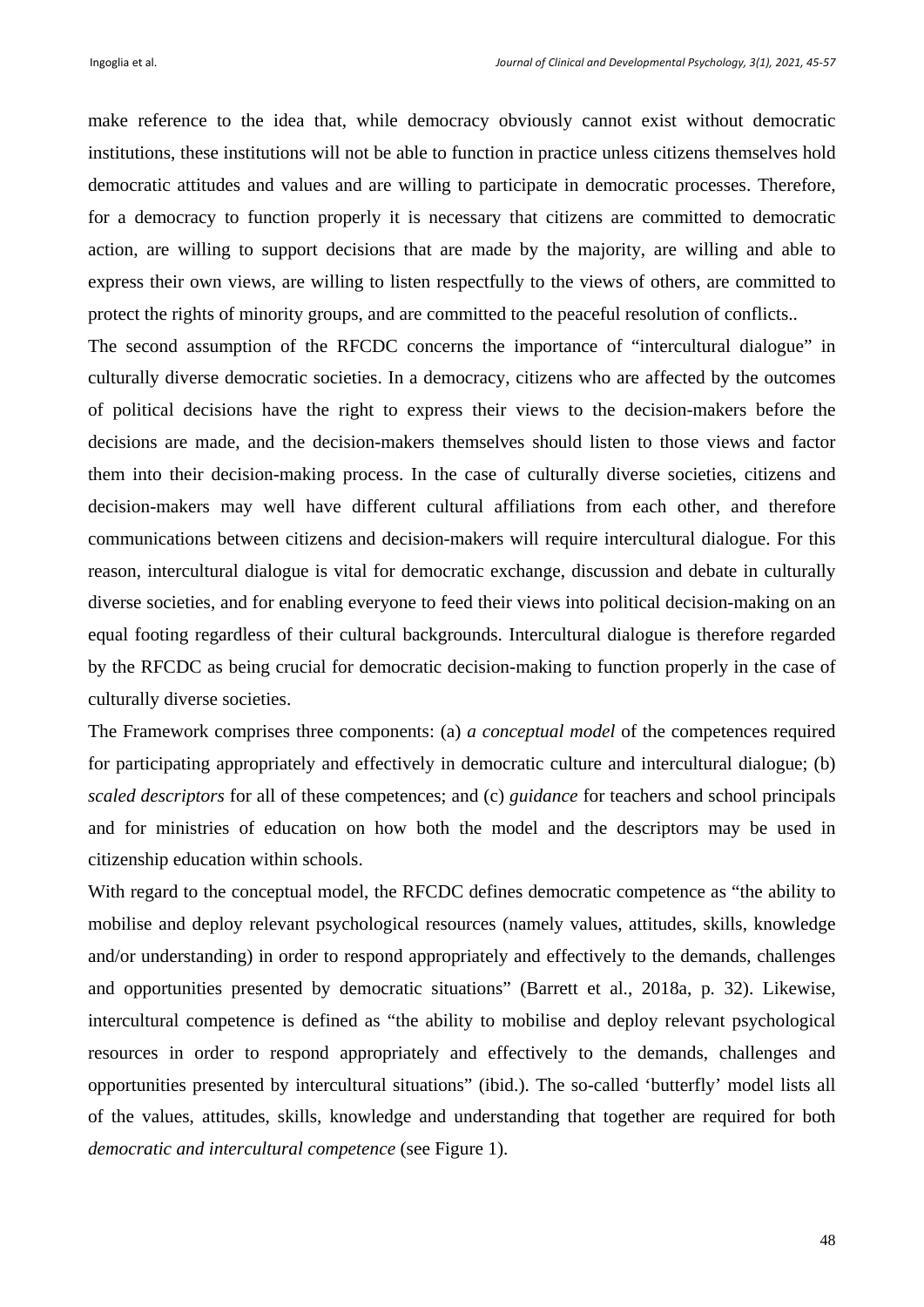

*Figure 1. The butterfly model of the RFCDC (Barrett et al., 2018a)* 

*Values* are defined by the RFCDC as "general beliefs that individuals hold about the desirable goals that should be striven for in life" (Barrett et al., 2018a, p. 38). They have applicability across a broad range of situations: for example, they can be used to motivate actions, guide decisions, offer criteria for evaluating, justifying and planning behaviours and opinions. They also have a normative quality which specifies what *ought* to be done or thought across all of these situations. There are three sets of values in the RFCDC: (a) valuing human dignity and human rights, (b) valuing cultural diversity, and (c) valuing democracy, justice, fairness, equality and the rule of law.

An *attitude* is defined as "the overall mental orientation which an individual adopts towards someone or something" (Barrett et al., 2018a, p. 41), which includes beliefs about the attitude object, feelings towards the object, the evaluation of the object, and the tendency to behave in a particular way towards the object. There are six attitudes in the RFCDC: (a) openness to cultural otherness and to other beliefs, world views and practices, (b) respect, (c) civic-mindedness, (d) responsibility, (e) self-efficacy, and (f) tolerance of ambiguity.

The RFCDC defines a *skill* as "the capacity for carrying out complex, well-organised patterns of either thinking or behaviour in an adaptive manner in order to achieve a particular goal" (Barrett et al., 2018a, p. 46). There are 8 sets of skills in the RFCDC: (a) autonomous learning skills, (b) analytical and critical thinking skills, (c) skills of listening and observing, (d) empathy, (e) flexibility and adaptability, (g) linguistic, communicative and plurilingual skills, (h) co-operation skills, and (i) conflict-resolution skills.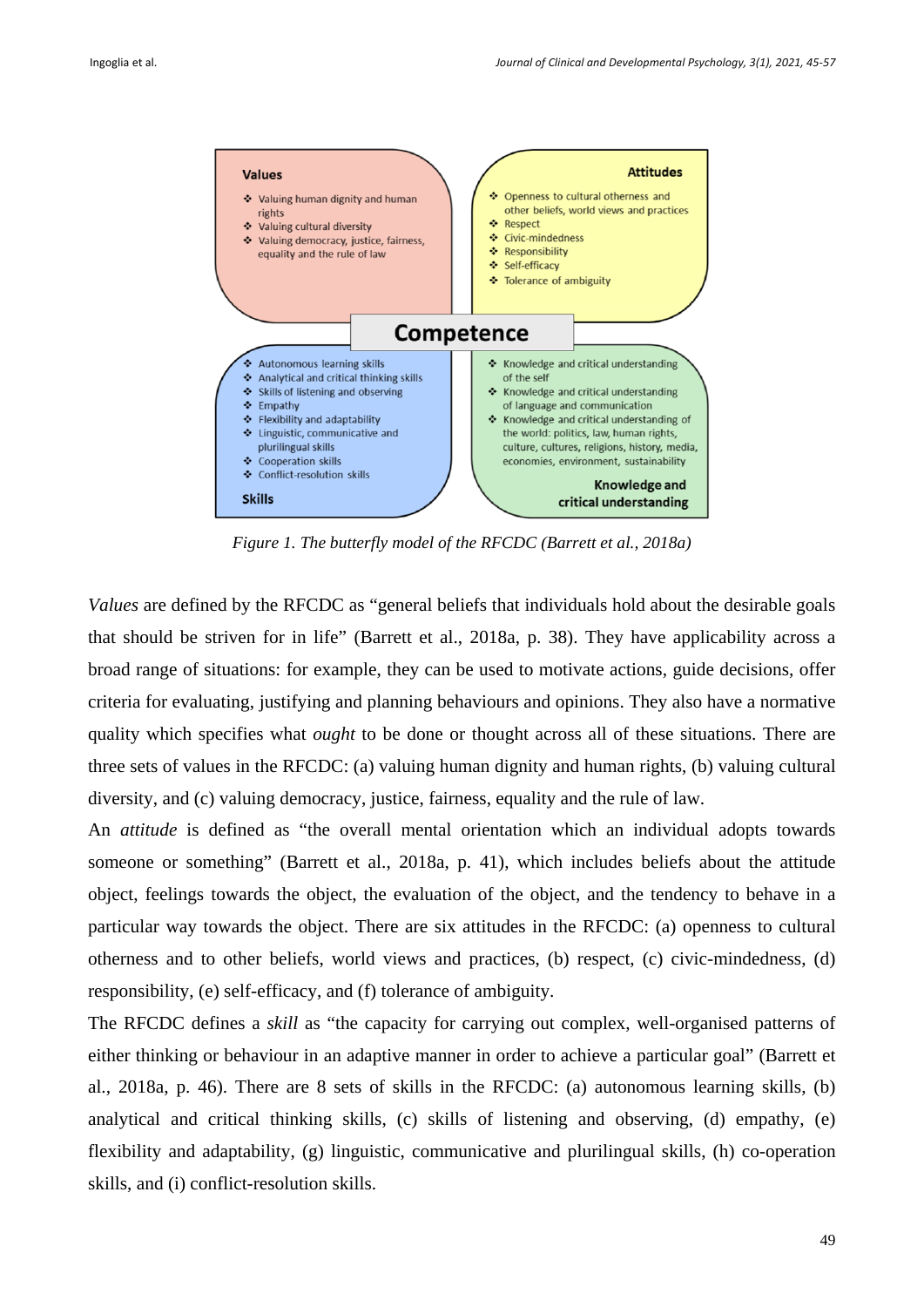Finally, *knowledge* is defined as "the body of information that is possessed by a person, while understanding is the comprehension and appreciation of meanings" (Barrett et al., 2018a, p. 52). The term "critical" is used to emphasise the need for active reflection on and attentive evaluation of intercultural and democratic issues. There are three main sets of knowledge and critical understanding in the RFCDC: (a) knowledge and critical understanding of the self, (b) knowledge and critical understanding of language and communication, and (c) knowledge and critical understanding of the world (including politics, law, human rights, culture, cultures, religions, history, media, economies, the environment and sustainability).

As outlined by Barrett et al. (2018a, p. 32), "a competent individual mobilises and deploys subsets of competences in a fluid, dynamic and adaptive manner in order to meet the constantly shifting demands, challenges and opportunities that arise in democratic and intercultural situations". Indeed, depending on the particular real-life situation in which the individual is involved (and the specific demands, challenges and opportunities characterizing this situation), different subsets of competences will be mobilized and deployed. Moreover, each particular situation changes over time so that a continuous monitor and constant adjustment of the competences to be deployed are necessary to make it possible for the individual to implement an effective and adaptive response.

As previously said, the RFCDC also provides scaled descriptors for each competence in the butterfly model (Barrett et al., 2018b). They are formulated and worded as learning outcomes, so that each one is the description of a behaviour that could be observed if a person has attained a certain level of development in a given competence. Because they are expressed as learning outcomes, the descriptors can be used to develop a curriculum, for designing pedagogical activities and for assessing learners. The RFCDC descriptors are empirically validated, and they have been scaled to three levels of proficiency (basic, intermediate and advanced) using data collected from 3,094 European teachers.

Finally, the RFCDC contains guidance about how the conceptual model and the descriptors can be used by schools (Barrett et al., 2018c). Information is provided about the various ways in which the RFCDC may be applied in practice, discussing the pros and cons of the different options. For example, the guidance explains how the Framework can be used to:

- review and develop the curriculum; to guide the selection of suitable pedagogical methods that can be used in the teaching and learning of the competences;

- guide the selection of suitable assessment methods;

- implement a whole school approach for promoting the development of the competences; to train teachers during both pre-service and in-service teacher training;

- tackle radicalisation that might lead to violent extremism and terrorism.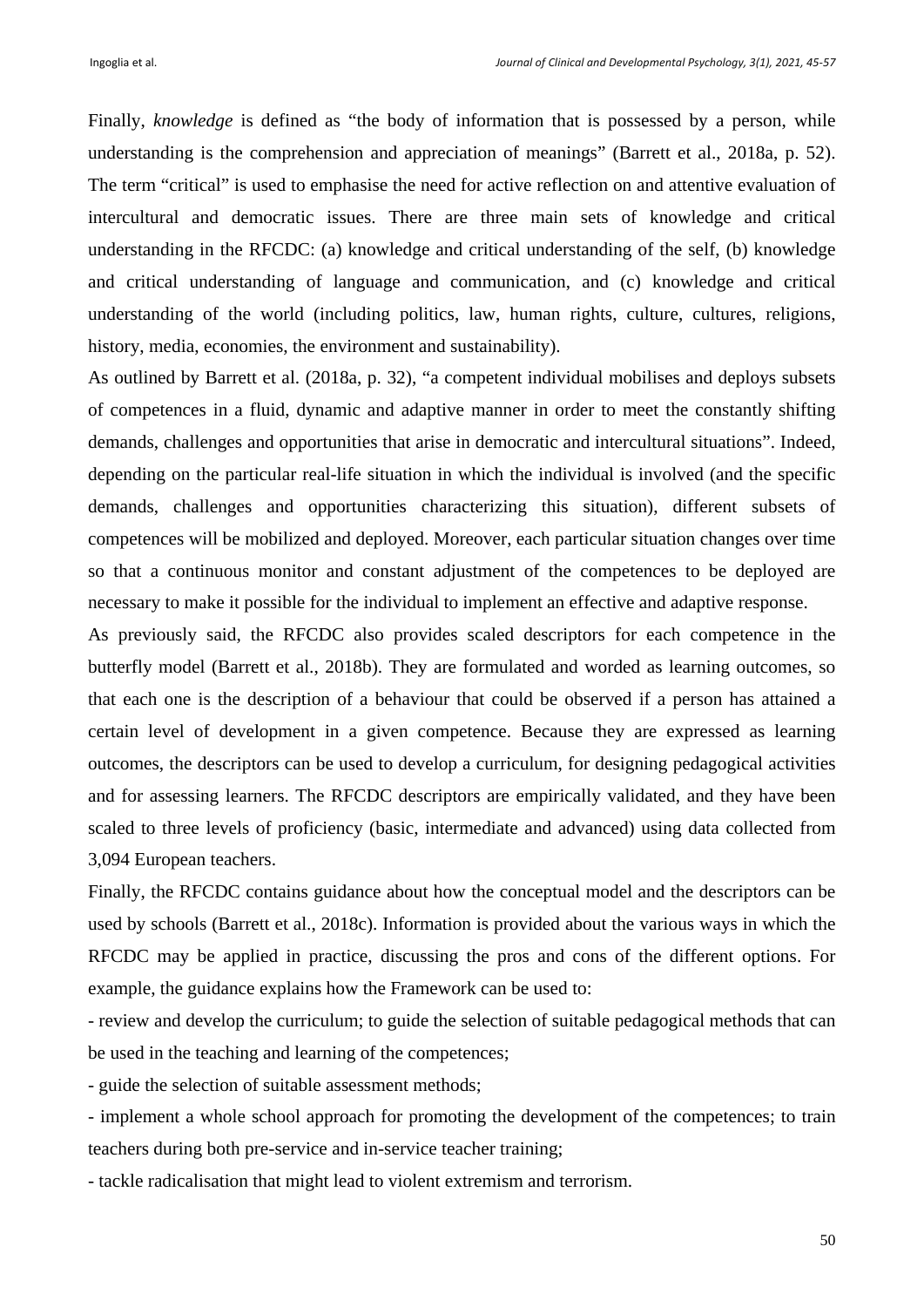#### **Actions to promote democratic and intercultural competences**

As previously said, education is crucial for preparing students to take on the role of active democratic citizens, and for equipping them with the ability to function as independent and selfdetermining agents who are able to select and pursue their own goals in life. In the attempt to identify some of the main actions that can be taken by schools to promote students' democratic and intercultural competence, Barrett (2018) has made some suggestions:

- *Using specific pedagogical approaches*: methods such as project-based learning and cooperative learning, and activities emphasizing multiple perspectives, role plays and simulations are able to stimulate and scaffold students' critical thinking about their own democratic and intercultural experiences, and about their own cultural affiliations;
- *Organizing periods of study abroad*: students are able to encounter people from other cultural groups when they spend a period studying in another country. It is well established that students' intercultural competence can be significantly enhanced by spending time studying abroad (e.g., Anquetil, 2006; Vande Berg, 2009).
- *Setting up school-community links and partnerships and implementing service-learning projects*: students can experience contact with members of other cultural groups when their school sets up partnerships with organizations and with minority individuals in the local community. Indeed, there is evidence that involving people who have different cultural backgrounds in the activities of schools can help to reduce stereotypes and cultural prejudices of children and improve their cultural knowledge (e.g. Christou & Puigvert, 2011). Moreover, service-learning projects that are conducted in the local community can be very effective in promoting democratic and intercultural competences. Studies show that this type of activity is particularly effective with adolescents and young adults, and helps to boost their empathy, selfefficacy, knowledge of cultural otherness, and self-understanding (Bringle, 2017; Morgan & Streb, 2001).
- *Organizing events of teachers' training*: in order for all the actions described above to be used successfully, however, teachers need to be suitably trained so that they can act as transformative agents in their students' lives. The training should be available as part of both in-service and pre-service teacher training, to ensure not only that their democratic and intercultural competences are sufficiently developed, but also that they know how to use the various methods that are available for promoting their students' democratic and intercultural competence.

Barrett has also outlined the need for studies that employ methodologically rigorous research methods to evaluate the general effectiveness of these actions and their effectiveness in different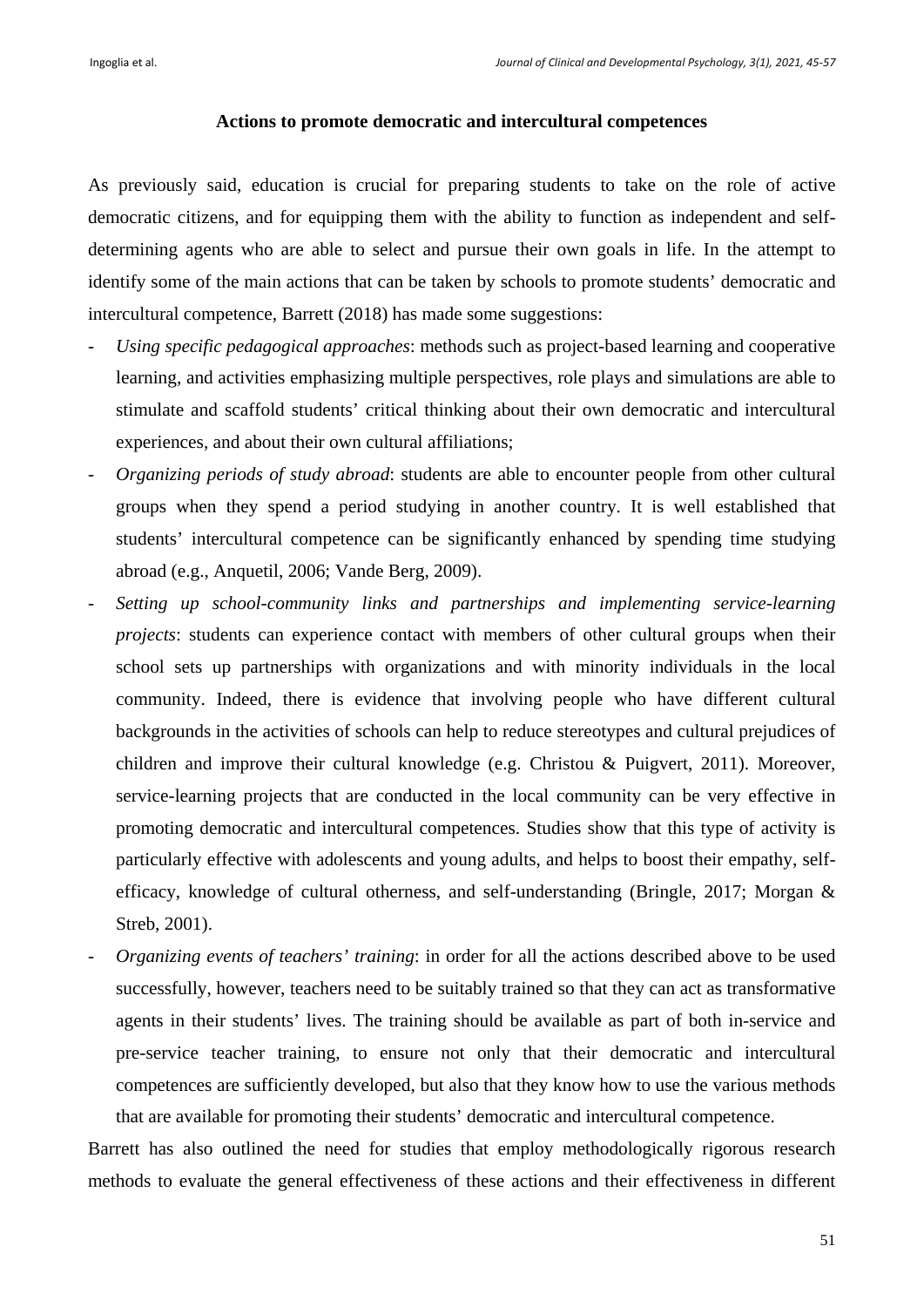cultural contexts. A specific action might be useful to promote the development of students' democratic and intercultural competences in one particular cultural or educational context but not in another. For this reason, further research is required to ascertain the specific circumstances and conditions under which each type of action is most effective, and the specific subgroups of children and adolescents who might be able to benefit most from each action.

#### **The CVS Project**

The Erasmus+ Project "Children's Voices for a new Human Space" (CVS; lasting from September 1 2018 to December 31 2021) is based on the idea that participation in democratic societies is essential to reduce the negative impact of these trends, and that young people have to be encouraged to think about the environmental, social and economic problems affecting their lives. Its general aim is to foster the democratic and intercultural competences of both teachers and students in the primary school context, by drawing on the CoE's RFCDC. Its objectives are:

- to enhance teachers' access to democratic and intercultural education practices;
- to increase teachers' knowledge about democratic and intercultural education;
- to equip teachers with tools, techniques and methods to promote and assess pupils' democratic and intercultural competences;
- to foster the development of pupils' democratic and intercultural competences;
- to empower pupils by offering them the opportunity to participate effectively in public life and in decision-making processes in order to make their voices heard;
- to promote the involvement of pupils with a migrant or minority background, by improving their access and participation in their living school contexts.

The target groups of the project are teachers and pupils of five European primary schools located in Bulgaria, Italy, Norway, Spain, and Romania. Direct beneficiaries are about thirty-five teachers and two-hundreds pupils of the partner schools. In particular, the CVS Project activities involve: ten Key Classes (two classes in each partner school) that in the first year of the project were in the third grade; about three teachers for each school, one of whom acts as the Core Teacher; about twentyfive pupils in each Key Class. Indirect beneficiaries are other teachers, students and staff members of the partner schools, pupils' families and local communities of the towns where the schools are located, and the CoE. Additional indirect beneficiaries are the teachers and pupils of other schools in Europe that choose to implement the CVS Training Course for teachers and the CVS Curriculum for children.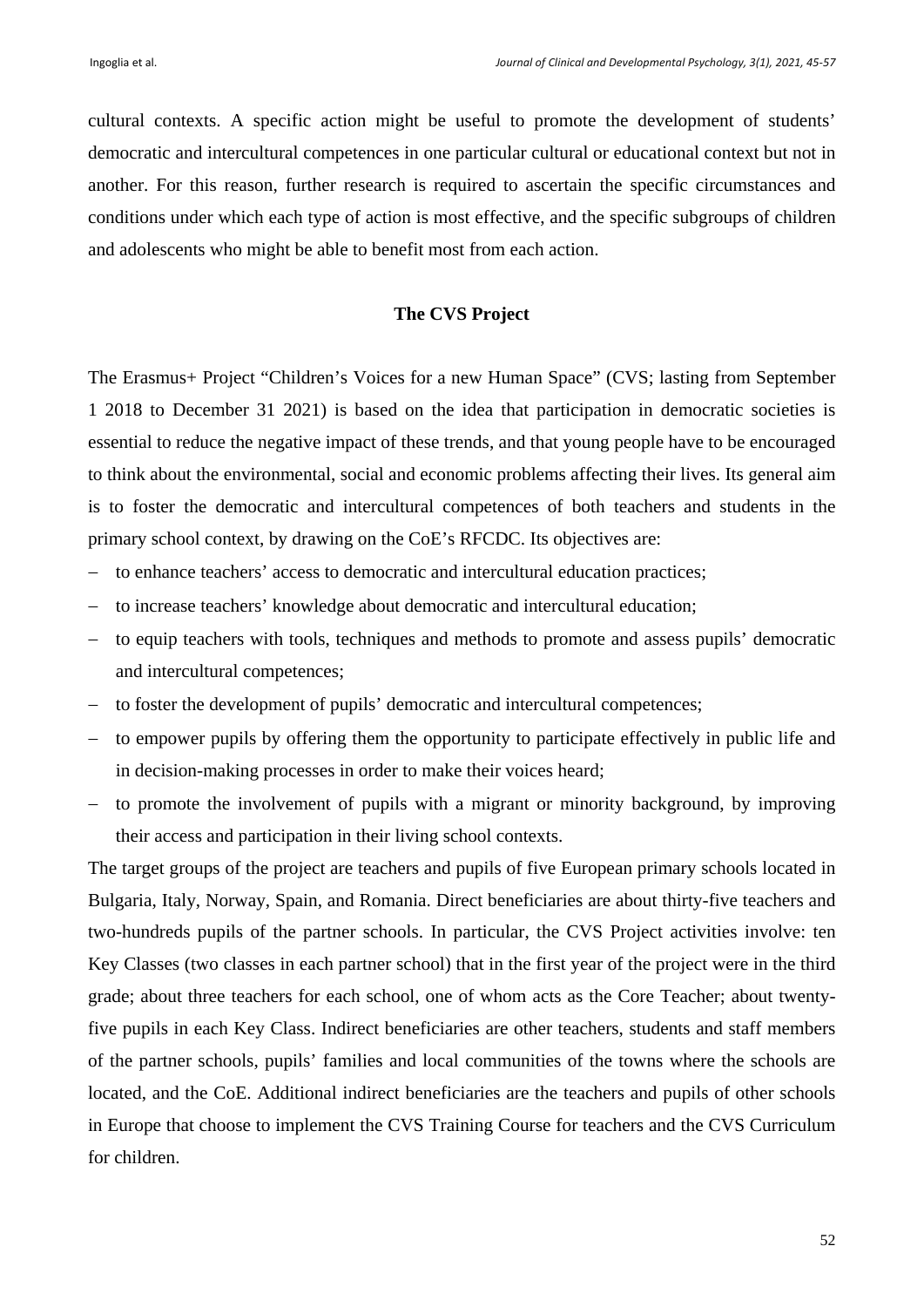In order to achieve its objectives, a variety of activities have been foreseen:

- the development, implementation and testing of the CVS Training Course for teachers;
- the development, implementation and testing of the CVS Curriculum for children;
- the development, implementation and testing of the CVS App;
- $-$  the planning and implementation of the CVS Study;
- two short-term joint staff training events aimed at teachers: the first training event was aimed at implementing the CVS Training Course; this took place in Mezdra (Bulgaria), in March 2019, and involved ten Core Teachers; the second training event was aimed at implementing a training programme focused on the CVS Curriculum for children and the use of the CVS App; this took place in Bagheria (Italy), in September 2019, and involved ten Core Teachers;
- a short-term exchange of groups of pupils, aimed at increasing pupils' collaboration with peers of partner schools and allowing them to share their experiences; this should take place in Bergen (Norway), in May  $2021^4$ ;
- a series of multiplier events at local and transnational level, aimed at disseminating the intellectual outputs foreseen by the project; the local events will take place in partner schools, in Spring 2021, while the international conference will take place in Bergen, on June 3-4 2021.

The CVS Project combines education, research, and innovation activities, using ICT as a driver, to improve systemic learning and increase the quality of educational actions at primary school level. The partner organisations are three public universities, including University of Palermo (Italy; lead organisation), University of Bergen (Norway) and University of Surrey (United Kingdom), five public primary schools, including school Ivan Vazov of Mezdra (Bulgaria), school Giuseppe Cirincione of Bagheria (Italy), school Slettebakken of Bergen (Norway), school Nicolai Orghidan of Brasov (Romania), and school Manuel Foguet of Vinaros (Spain), the non-governmental organisation Identità Sviluppo Integrazione (ISI) Onlus (Italy), and the software house Rodax Management (Romania). Moreover, the lead author of the RFCDC, Martyn Barrett, actively participated to CVS project and the development of its intellectual outputs.

## **The CVS Outputs**

As previously outlined, to achieve the overall aim of fostering the democratic and intercultural competences of children and teachers in the primary school context, four related intellectual outputs<sup>5</sup> inspired to the RFCDC were developed and utilized in the CVS project: (a) a training

<sup>&</sup>lt;sup>4</sup> As we write this article, the world is facing the COVID-19 pandemic. Depending on the progress of the health emergency, this event could take place in remote or blended mode.

<sup>&</sup>lt;sup>5</sup> The CVS Outputs can be downloaded at the following link: https://www.cvs-project.eu/intellectual-output/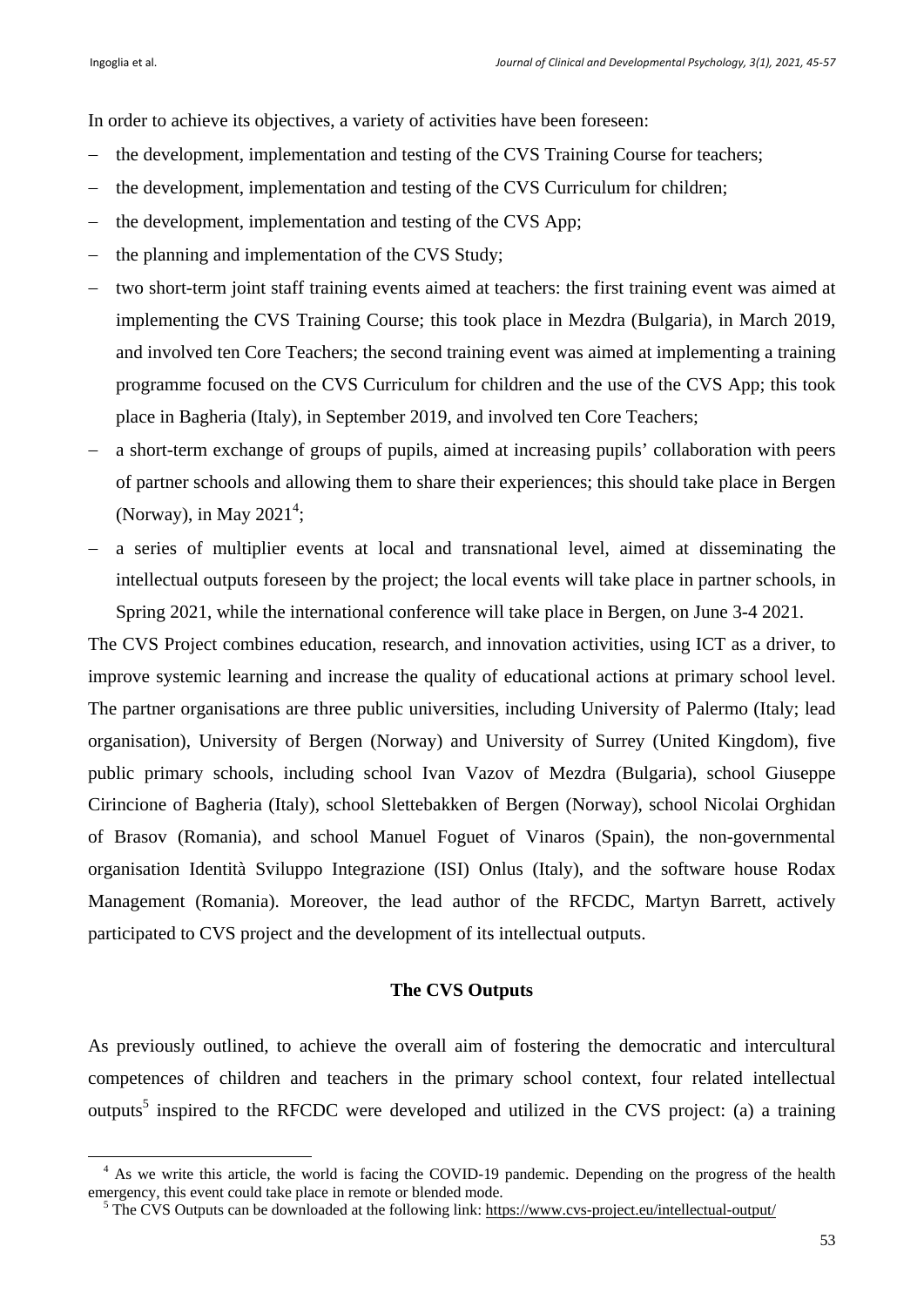course for teachers, (b) a curriculum for children, (c) an app for trainers and teachers, and (d) a scientific study. The strengths on which the CVS Outputs are based comprise a solid theoretical framework, the international and multidisciplinary nature of the development team, teachers' and children's involvement in the CVS Outputs revision, a powerful system of teaching and learning evaluation and of pupils' assessment based on the RCFDC, and the integration of IT in the training, the curriculum and their evaluation and assessment system.

*The CVS Training Course for Teachers.* This course comprises a series of activities (containing standardized and customizable learning materials) brought together to enhance teachers' knowledge about the theoretical and practical features underlying EDC, HRE and IE, as well as their democratic and intercultural competences. Even though it has been designed as a program aimed primarily at teachers interested in implementing the CVS Curriculum in their classes, which can be used as a training tool for its own sake. The CVS Training Course was developed through a foursteps process. First, we chose some of the best training resources and materials in the field of EDC, HRE and IE. Second, we organized learning resources and materials (adding some developed by our own work-team) to develop a training curriculum divided into five modules. Third, we fieldtested the CVS Training Course in all the countries of the partnership, whilst involving the primary school teachers. Finally, we modified some of the activities based on feedback from the field testing and published them on the CVS Training Course handbook<sup>6</sup>.

*The CVS Curriculum for Children*. The curriulum comprises a series of activities that encourage 9- to 10-year-old pupils to actively exercise their democratic and intercultural competences at school and in their local communities through urban regeneration activities, making their voices heard about their needs, views and dreams regarding their closest "urban" spaces. The experiences that pupils accumulate through the activities are designed to promote and strengthen their democratic and intercultural competences.

The curriculum is a biennial course<sup>7</sup> that is taught in two modules: (a) Module 1 "Our voices for our schools", (b) Module 2 "Our voices for our towns". Module 1 has been developed using a projectbased learning approach and Module 2 using a service-based learning approach. Both modules are

 $\frac{6 \text{ It is frequently developed}$  $\frac{1}{2}$  It is freely downloadable at the following link  $\frac{http://www.csv-project.eu/intellectual-output}{http://www.csv-project.eu/intelectual-output}/$ <br>
<sup>7</sup> The CVS Curriculum was initially developed in Summer 2010, and its first implementation

 $\frac{7}{1}$  The CVS Curriculum was initially developed in Summer 2019, and its first implementation was supposed to take place from October 2019 to May 2020. Unfortunately, the health emergency caused by the COVID-19 pandemic forced an abrupt interruption to schools that had to focus their attention on the online remodeling of their educational activities, to the detriment of the activities envisaged by the CVS project. Therefore, the implementation of the CVS Curriculum had to stop. During the first virtual meeting of the CVS partnership, held at the end of April 2020, in the face of the crisis that prevented the completion of Module 1 with the children – the real beneficiaries of the intervention – the partnership decided to develop a new online formulation of the Curriculum for the following school year. In this way, we developed the so-called Module 0 ("Our voices for our class") for the CVS Curriculum, whose goal is to offer children the opportunity to express their experiences related to COVID-19 and communicate it to others. Module 0 was based on the same theoretical-methodological approach already envisaged by the CVS Curriculum. Module 0 is downloadable from the CVS website, https://www.cvs-project.eu/intellectual-output/.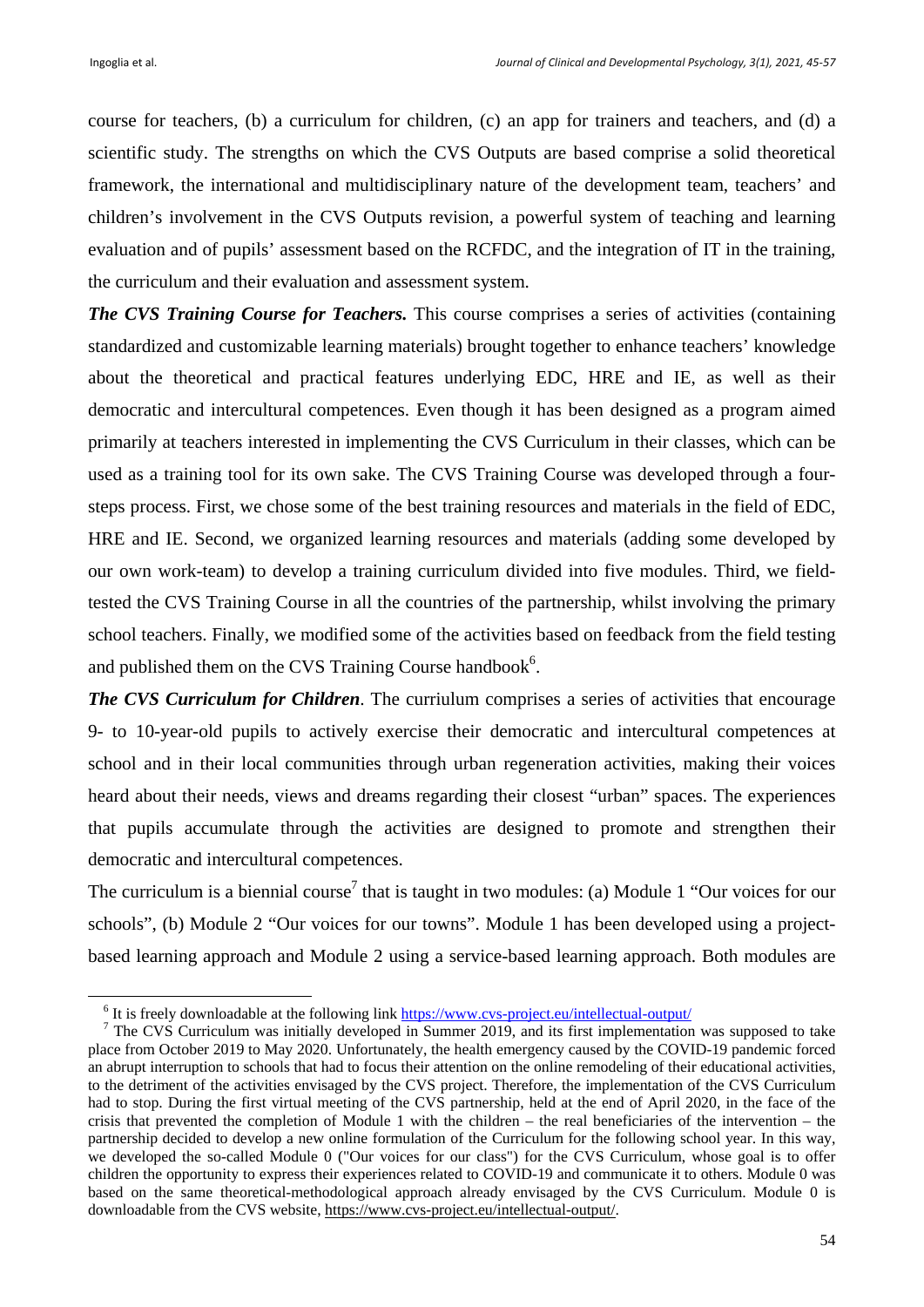expressed in the five steps of Experience, Comparison, Analysis, Reflection and Action and are taught over an entire school year. The CVS Curriculum also uses a system of (a) evaluating the teaching and learning activities and the whole programme through the observation and measurement of their effectiveness, and (b) assessing the children's degree of proficiency in DI competences.

The CVS Curriculum was developed through a five-step process. Firstly, we conducted an auditing process involving all partner schools, which is a systematic examination aimed at analysing to what extent, when and how learners acquire DI in the course of their schooling as a whole. Secondly, we selected some of the best training resources and materials that already exist in the field of EDC, HRE and IE. Thirdly, we organized the learning resources and materials (adding some further materials that were developed by our own work team) to create the curriculum. Fourthly, we fieldtested the CVS Curriculum in all the countries of the partnership, involving both teachers and pupils. Finally, we changed some activities on the basis of feedback received from field testing, and published them in the CVS Curriculum handbook $8$ .

Two considerations should be noted about the implementation of the curriculum. Firstly, during its development, we considered it essential to provide a training course for teachers on the RFCDC and the curriculum. Therefore, we suggest that before the implementation of the curriculum takes place, teachers should participate in the CVS Training Course. Secondly, although the curriculum was designed for primary school children, its characteristics make it suitable for middle school children as well.

*The CVS App.* It is an IT tool put together for allowing the online methodological supervision of trainers and teachers during the implementation of the CVS Training and the CVS Curriculum, respectively. Its two main functions are to provide: an electronic "how-to manual" for the use of the CVS Training Course and the CVS Curriculum, an evaluation and assessment tool for trainers and teachers as well as an evaluation of the results for CVS researchers. The CVS App works on desktop, laptop, tablet and mobile<sup>9</sup>.

*The CVS Study*. It embraces all research activities of the CVS project and has the general goal of testing the efficacy of the CVS Training Course, the CVS Curriculum, and the CVS App. Specifically, the study aims to investigate: teachers' DI competences before and after the Training Course, children's DI competences before and after being taught the CVS Curriculum, teachers' satisfaction with the CVS App, parents' knowledge, skills and attitudes toward DI education as well as scholastic communities' views about DI education. The University of Surrey is the coordinator for the CVS research activities.

 $8$  It is freely developed the st the f <sup>8</sup> It is freely downloadable at the following link https://www.cvs-project.eu/intellectual-output/<br><sup>9</sup> It is freely consultable at the following link https://www.cvs-project.eu/ays.enp/ays.enp.htm

<sup>&</sup>lt;sup>9</sup> It is freely consultable at the following link https://www.cvs-project.eu/cvs-app/cvs-app-home/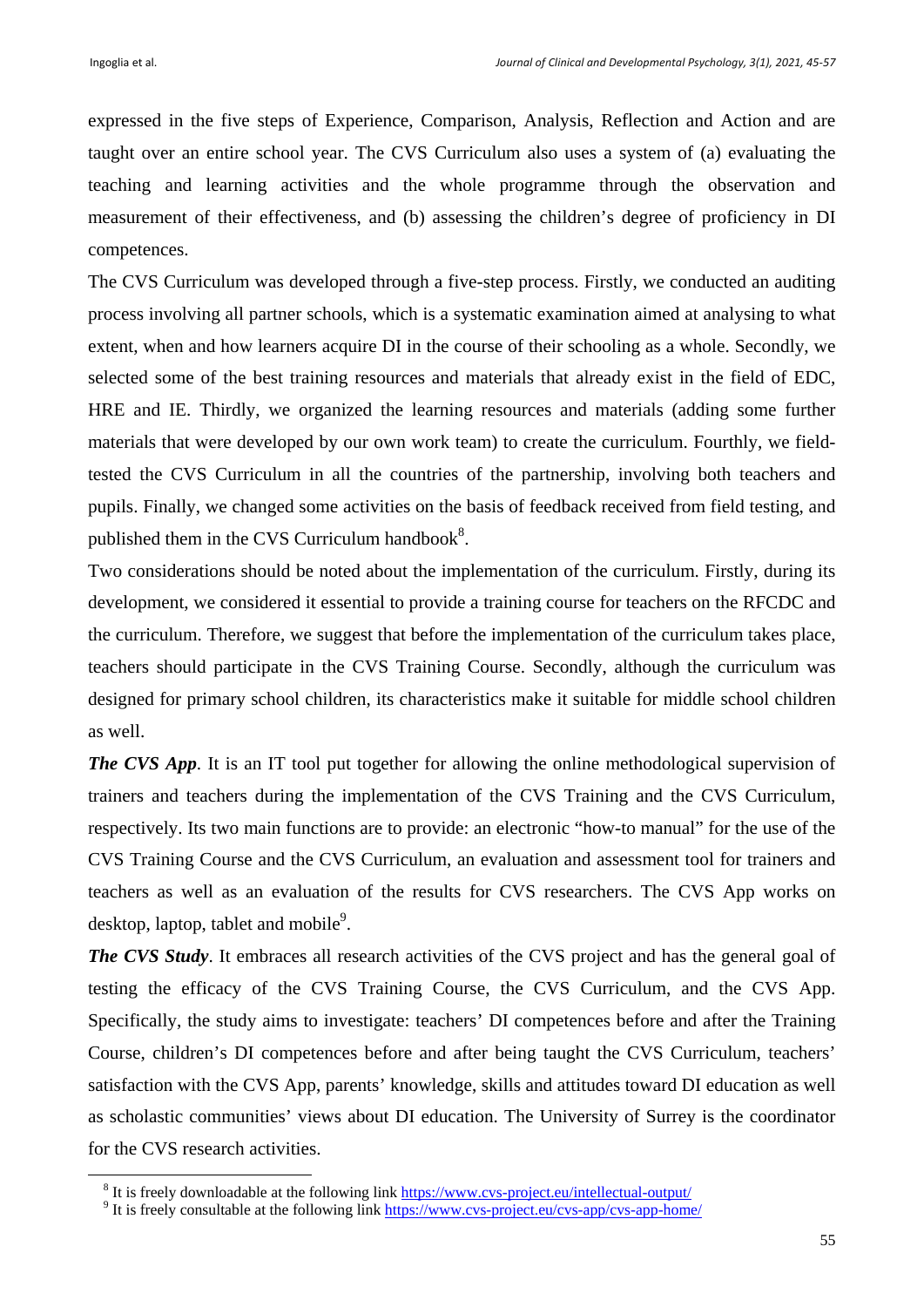## **Conclusions**

As we write this article, the world is facing the COVID-19 pandemic and its tremendous consequences on our societies not only on the health and economic level, but also at that of human relations. Recently Ingoglia et al. (under revision) have studied the relations between democratic competence (defined in accordance with RFCDC), interdependent self-construal, sense of community, and civic engagement with the appraisal of COVID-19 Public Health Emergency Management and attitudes toward behaviours to prevent infection among Italian emerging adults during the lockdown phase, from March to May 2020. The main idea inspiring this study is that «overcoming the challenge represented by the outbreak entails a new perspective on human relationships focused on a strong sense of "us" instead of "me". In other words, the efforts of all should be addressed to abandon a philosophy of "everyone for themselves" and to enact shared actions for the common well-being» (Ingoglia et al., p. 3). Overall, Ingoglia et al.'s findings highlights the importance of promoting democratic citizenship education at all ages and in all contexts of society, both formal and informal, because fostering democratic values and sense of belonging to a community may have a general protective role for people's well-being and for their compliance to prevention programs and health recommendations developed by governmental institutions regardless their subject (i.e., COVID-19, other infections, cancer, cardiovascular diseases, etc.).

We need to live COVID-19 emergency and, above all, prepare ourselves for the challenges that the future holds by investing in the promotion of democratic and intercultural competences; opening up to the world and actively living democracy is essential to act in a real community of people careful to each other.

#### **References**

- Aboud, F. E., & Levy, S. R. (2000). Interventions to reduce prejudice and discrimination in children and adolescents. In S. Oskamp (Ed.), *Reducing prejudice and discrimination* (pp. 269–293). Mahwah, NJ: Erlbaum.
- Anquetil, M. (2006). *Mobilité Erasmus et communication interculturelle: Une recherche-action pour un parcours de formation* [Erasmus mobility and intercultural communication: Action research for a training course]. Berne, Switzerland: Peter Lang.
- Barrett, M. (2018). How schools can promote the intercultural competence of young people. *European Psychologist*, *23*(1), 93-104. https://doi.org/10.1027/1016-9040/a000308
- Barrett, M. (2020). The Council of Europe's Reference Framework of Competences for Democratic Culture: Policy context, content and impact. *London Review of Education*, *18*(1), 1-17.
- Barrett, M., de Bivar Black, L., Byram, M., Faltyn, J., Gudmundson, L., van't Land, H., Lenz, C., Mompoint-Gaillard, P., Popovic, M., Rus, C., Sala, S., Voskresenskaya, N., & Zgaga, P. (2018a). *Reference framework of competences for democratic culture, Volume 1: Context, concepts and model*. Strasbourg: Council of Europe.
- Barrett, M., de Bivar Black, L., Byram, M., Faltyn, J., Gudmundson, L., van't Land, H., Lenz, C., Mompoint-Gaillard, P., Popovic, M., Rus, C., Sala, S., Voskresenskaya, N., & Zgaga, P. (2018b).